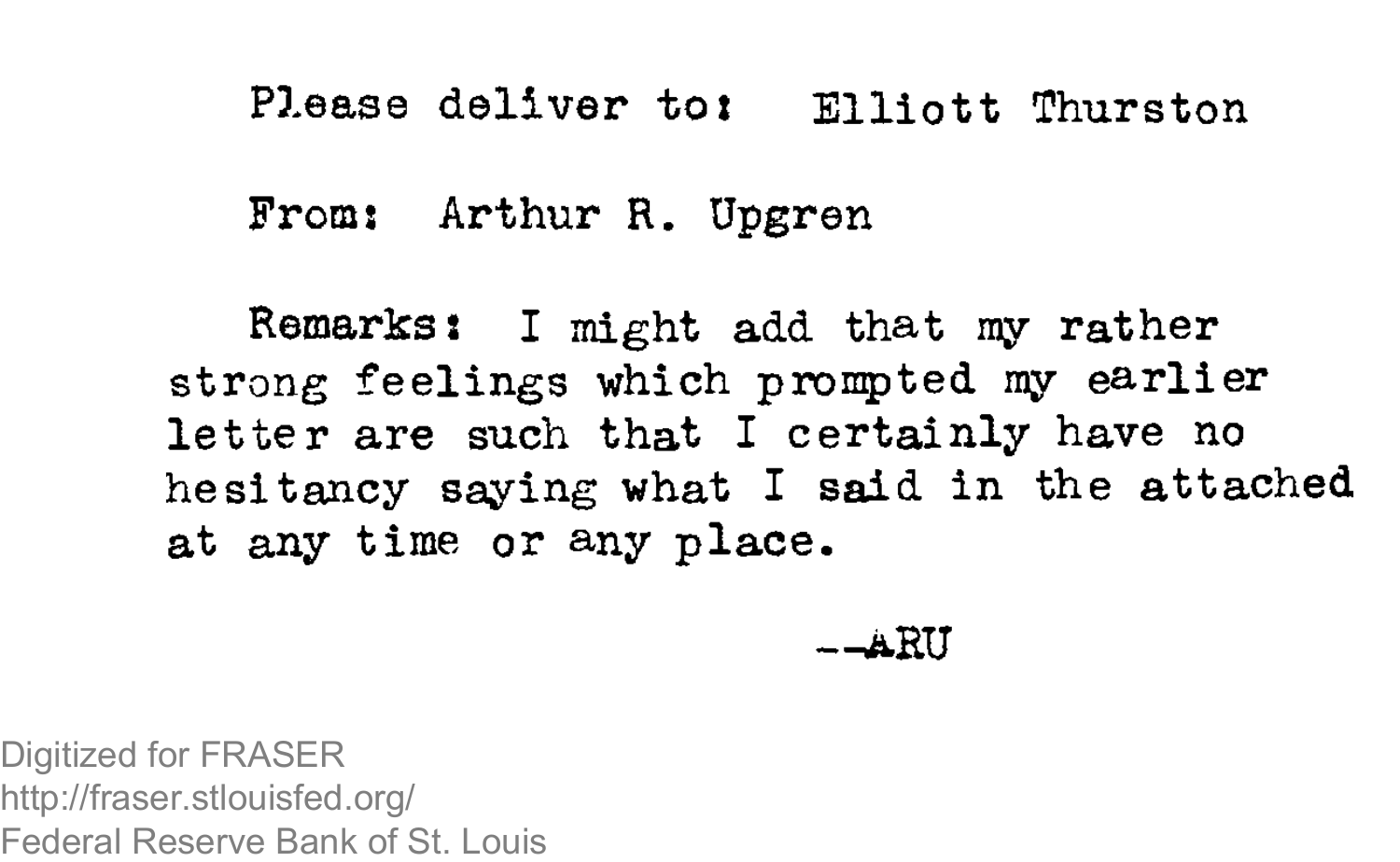Memorandum on Governor Vardaman's Visit to Minneapolis Federal Reserve Bank

At the very delightful luncheon tendered by President Peyton to a group of twenty or so, including local members of the board of the Minneapolis Federal Reserve Bank, President Peyton briefly introduced Mr. Vardaman. He pointed out that he was out on a trip learning about the country and the system of which he was a part. The introduction was straight-forward and short.

Governor Vardaman opened with some general remarks, including the fact that he had recently made some speech at either Norfolk, Newport-News or some other convention point in Virginia, and that he would apologize because his brief remarks today would be along the same line. There was some little implication that his remarks had been quoted in extenso and that we should know about them. It was clear that some adverse statement had been made about them which he was trying to defend.

He then pointed out that he was in a peculiar position, that he spoke only for himself, though he was a member of the Board. He mentioned that Governor Eccles knew of his visit around and his independence in speaking. In these ways he was trying to convey, and there wasn't a great deal of subtlety in his procedure, that a defender of the free enterprise system was out "on expedition."

There was quite a little discussion by him of the free enterprise system and the many fine things it had done for him. This discussion was clearly in opposition to planning and all planners.

Then there was some discussion of recommendation in government, particularly of the bureaucrats. These bureaucrats got all the cliches in Mississippi drawl and the speaker obviously thought he was rapidly ringing the bell or hitting the target. Later, in the questioning, this part of his speech elicited queries about different bureaucratic agencies. I remember most distinctly how at least four or five were named -- RFC, FDIC, CCC and one or two others — and each was given fullsome praise by the speaker. He never even realized that these are bureaucratic agencies. In fact, obviously his definition of a bureaucrat was someone in Washington who wasn't doing what he liked.

There was no mention that I can now recall of Chairman Eccles beyond pointing out that he was speaking as a person, and some others that indicated he abided by the decisions of the Board, though his remarks were impliedly at variance with the Board's position.

There was only a vague reference to the independence of his "expedition" from any official nature whatsoever. Thus, the listening group was disarmed, of course, but the curious thing was nothing in the speech was worth all this trouble of disarming the audience. I am under the im